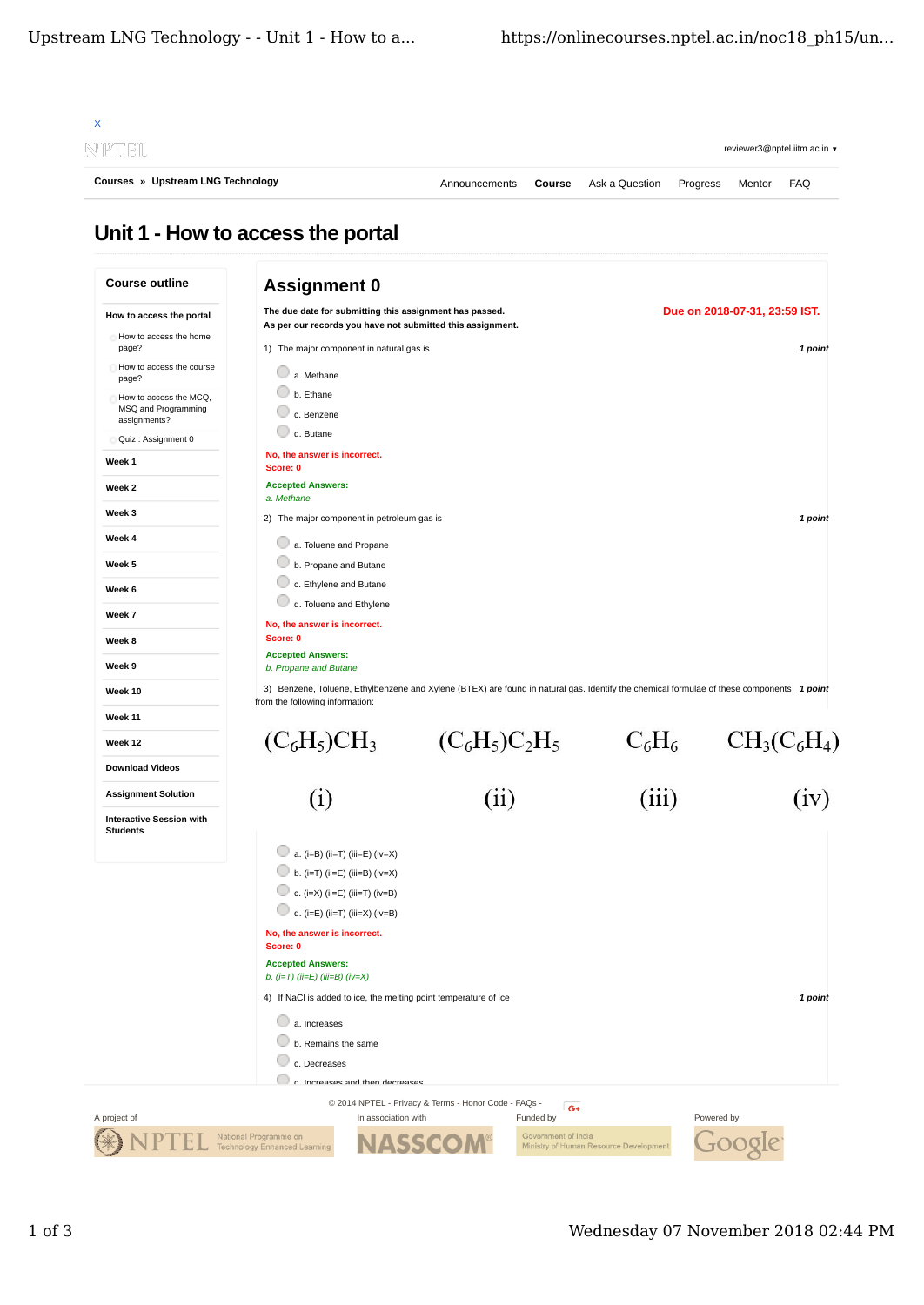| □ a. 25 °C                                                                                                                                   |         |
|----------------------------------------------------------------------------------------------------------------------------------------------|---------|
| $\circ$ b. 125 °C                                                                                                                            |         |
| 0<br>c. 273 °C                                                                                                                               |         |
| 0<br>d. 100 °C                                                                                                                               |         |
| No, the answer is incorrect.<br>Score: 0                                                                                                     |         |
| <b>Accepted Answers:</b>                                                                                                                     |         |
| d. 100 °C                                                                                                                                    |         |
| 6) Leak of household LPG is detected by a foul smell. This is due to the presence of ______ in LPG.                                          | 1 point |
| a. Hydrogen Sulfide                                                                                                                          |         |
| b. Mercaptans                                                                                                                                |         |
| c. Phosphine                                                                                                                                 |         |
| d. Hydrogen fluoride                                                                                                                         |         |
| No, the answer is incorrect.                                                                                                                 |         |
| Score: 0<br><b>Accepted Answers:</b>                                                                                                         |         |
| b. Mercaptans                                                                                                                                |         |
| 7) Which among the following hydrocarbons is aliphatic?                                                                                      | 1 point |
| a. Benzene                                                                                                                                   |         |
| b. Toluene                                                                                                                                   |         |
| c. Anthracene                                                                                                                                |         |
| d. Butane                                                                                                                                    |         |
| No, the answer is incorrect.                                                                                                                 |         |
| Score: 0                                                                                                                                     |         |
| <b>Accepted Answers:</b><br>d. Butane                                                                                                        |         |
| 8) The number of moles contained in 100 kg of a gas, having molecular weight of 100 g/mol is                                                 | 1 point |
| a. 10 moles                                                                                                                                  |         |
|                                                                                                                                              |         |
| b. 6.023 $\times$ $10^{23}$ moles                                                                                                            |         |
| c. 1000 moles                                                                                                                                |         |
| d. 1 mole                                                                                                                                    |         |
| No, the answer is incorrect.<br>Score: 0                                                                                                     |         |
| <b>Accepted Answers:</b>                                                                                                                     |         |
| c. 1000 moles                                                                                                                                |         |
| 9) Find the approximate pressure exerted by 10 kg of a gas Q (molecular weight 18 g/mol), contained in a vessel of volume 1 $m^3$ at 1 point |         |
| 300 K. Assume that the gas obeys ideal gas law.                                                                                              |         |
| 0<br>a. 14 bar                                                                                                                               |         |
| b. 2 bar                                                                                                                                     |         |
| c. 1 bar                                                                                                                                     |         |
| d. 127 bar                                                                                                                                   |         |
| No, the answer is incorrect.<br>Score: 0                                                                                                     |         |
| <b>Accepted Answers:</b>                                                                                                                     |         |
| a. 14 bar                                                                                                                                    |         |
| 10) Bar, atmosphere, mm of Hg, Pascal and torr are units of                                                                                  | 1 point |
| a. Pressure                                                                                                                                  |         |
| b. Work                                                                                                                                      |         |
| c. Temperature                                                                                                                               |         |
| d. Volume                                                                                                                                    |         |
| No, the answer is incorrect.<br>Score: 0                                                                                                     |         |
| <b>Accepted Answers:</b>                                                                                                                     |         |
| a. Pressure                                                                                                                                  |         |
| End<br>Previous Page                                                                                                                         |         |